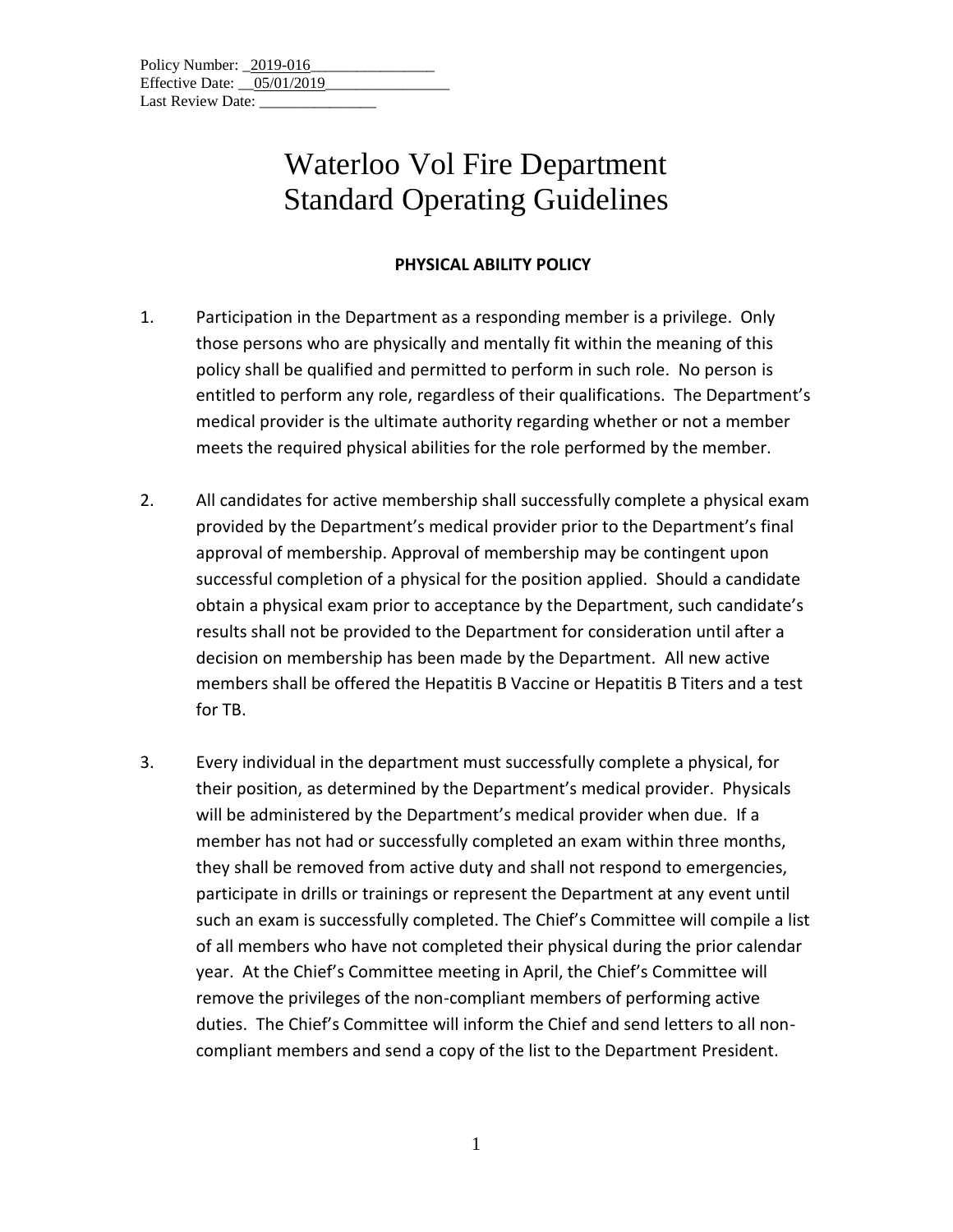- 4. Members shall only be qualified to perform in the positions for which they are physically and mentally qualified, and if there are no such positions, then they shall be removed from active duty until they are so qualified.
- 5. A member shall be subject to discipline for performing in any role if they have been removed from such position.
- 6. Any member which is aware that it cannot meet the physical and mental fitness requirements for a prolonged period shall report the same to the Chief and shall not respond to emergencies or participate in any active event.
- 7. When a member is given medical restrictions, or returns to active membership status, it is the Department's responsibility to inform the Chief and firematic officers of the changes in the person's membership status.
- 8. Any member returning to active duty, or returning or moving to a more strenuous and physically demanding position must complete a physical. The member will, before visiting the Department physician, inform the Department Chief of their request. The Department will direct the member to schedule an appointment. The Department will inform the Chief as soon as possible. The member is to inform the Chief of his/her understanding of their request. If the Chief needs additional information he/she will contact the vendor.
- 9. Any active member who has an obvious physical injury or disability which prohibits them from performing any active role shall be placed on medical leave. The Chief shall be notified by the member or a member's representative of such condition.
- 10. Fire Chief will be a contact point for the vendor service organization to assure assistance is provided when required. The vendor service organization will provide a contact person for the Fire Department.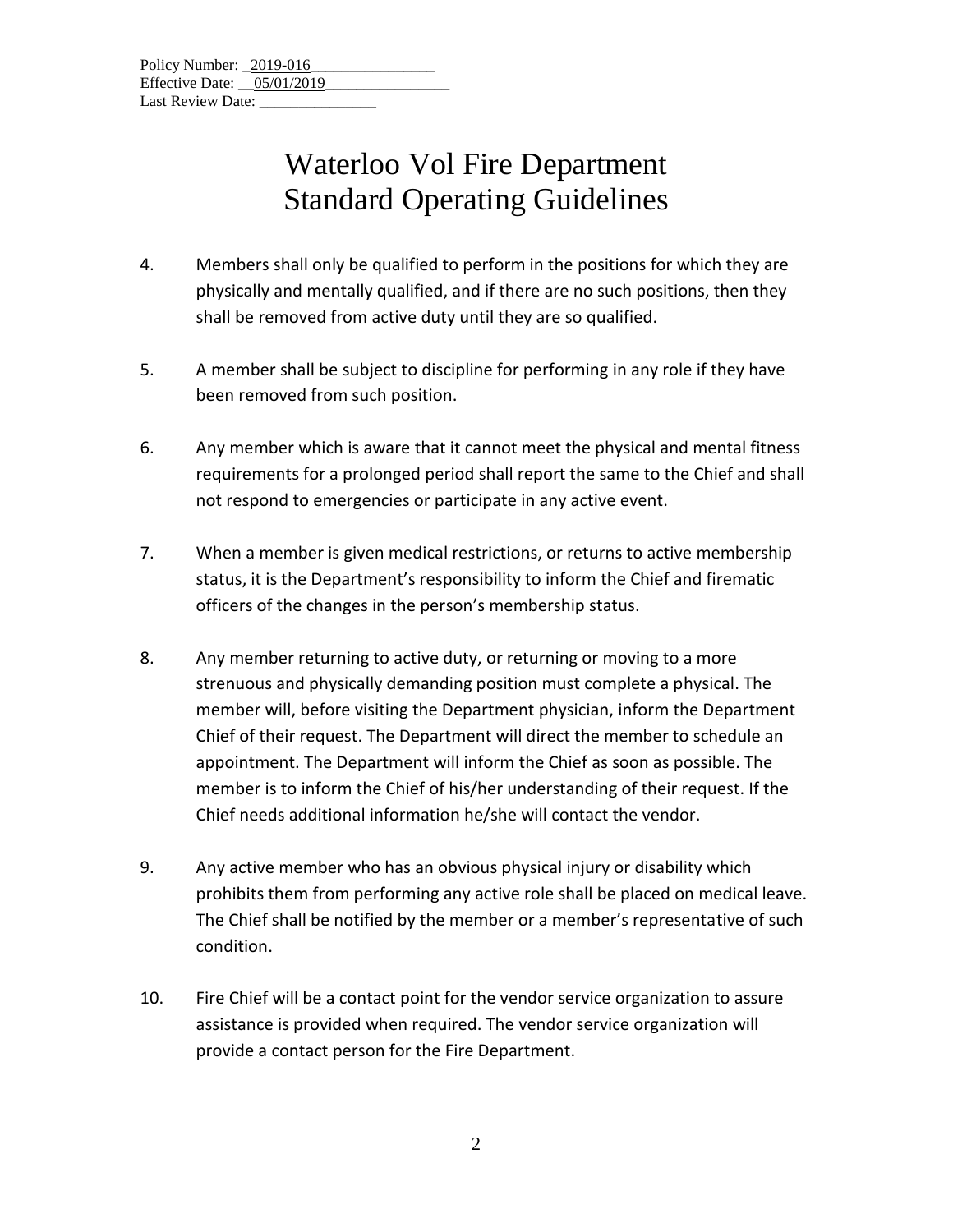- 11. If a member declines a service from the vendor organization they will be asked to sign a vendor supplied form indicating their decision.
- 12. The vendor organization will provide monthly billing for services provided.
- 13. All active members shall successfully complete a physical provided by the Department each year regardless of age or operational assignment. Failure to do so shall result in removal of active status until such requirement is met.
- 14. The Fire Chief will provide all members with the authorization to schedule an exam appointment with the Department's exam group.
- 15. The Department will arrange for the physician and medical assistants to perform the exam and review the results with the active member. If the member wishes the physician to provide the exam results to their personal physician, the member will be required to complete a written form requesting this disclosure. The physician will maintain all confidential records and the fire chief will only be provided a summary indicating that the member has passed, failed or passed with restrictions. The Chief will be informed within five (5) days after receipt of the results of each physical, by mail. The Chief will confirm with the member who has restrictions that he/she understands the limitations placed on him/her as a result of the exam findings. The Chief will inform all firematic officers that the member has either been placed in inactive status or the member has restrictions. If a member is asked to perform duties that are not allowed per restrictions, the member must inform the person giving the direction and must NOT comply with directions that compromise any restrictions. The Chief will confer with the staff conducting the physical exams if clarification is required, may request information on the member's abilities and limitations, but will not request any information on the individual's physical health. This summary will be kept in the member's secured personnel folder.
- 16. The categories of Active Membership for which physical requirements shall be issued are: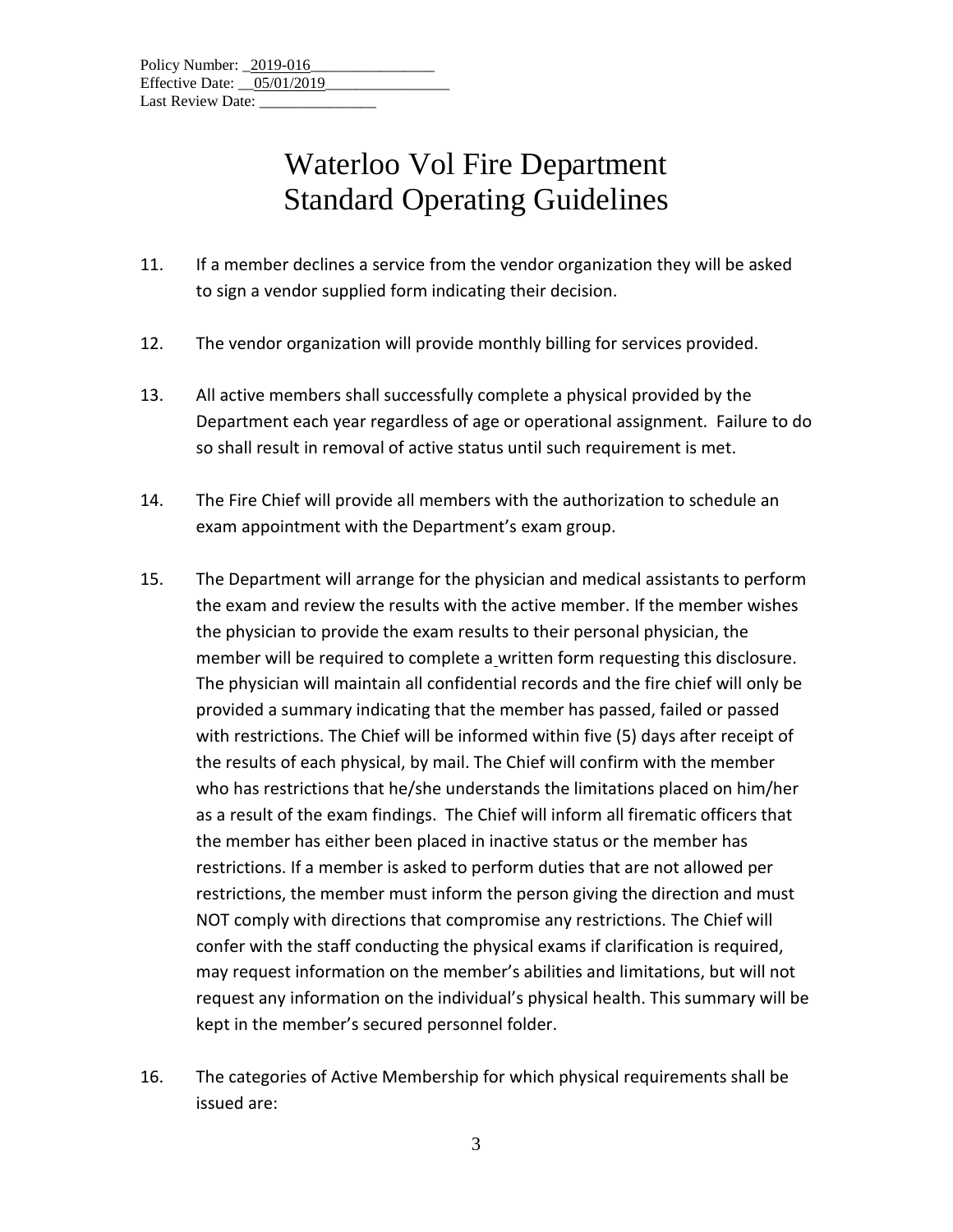| Policy Number: 2019-016      |  |
|------------------------------|--|
| Effective Date: $05/01/2019$ |  |
| Last Review Date:            |  |

- Interior Firefighter
- Exterior Firefighter/Scene Support
- Fire Police
- 17. The Department shall maintain a list of physically demanding tasks for each firefighting category. A person must be physically and mentally qualified to perform all of the tasks for any category for which he desires to perform on an emergency scene.
- 18. All physical exams shall be performed by the Department's medical provider or company chosen by the Department. The Department shall pay for all initial physical exams. The treatment or further examination of any discovered condition, illness or medical problem shall be the responsibility of the member and not the Department, unless such is covered by VFBL.
- 19. If the Department's medical provider is unable to determine whether or not a member meets the physical fitness standards without the assistance of a specialist, the Department will not pay for the necessary exams of the specialist and the applicant or member shall provide the specialist's report to the Department's physician for review.
- 20. No second opinions will be paid for by the Department. Challenging opinions are also not permitted and will not be considered.
- 21. Only those persons who are deemed physically capable of performing those duties which may be assigned to them during emergencies shall be qualified to do such duties.
- 22. Persons with known heart disease or heart conditions, epilepsy, or emphysema, may not participate in interior emergency activities unless the Department's medical provider certifies that the individual's fitness allows him to participate in such activities.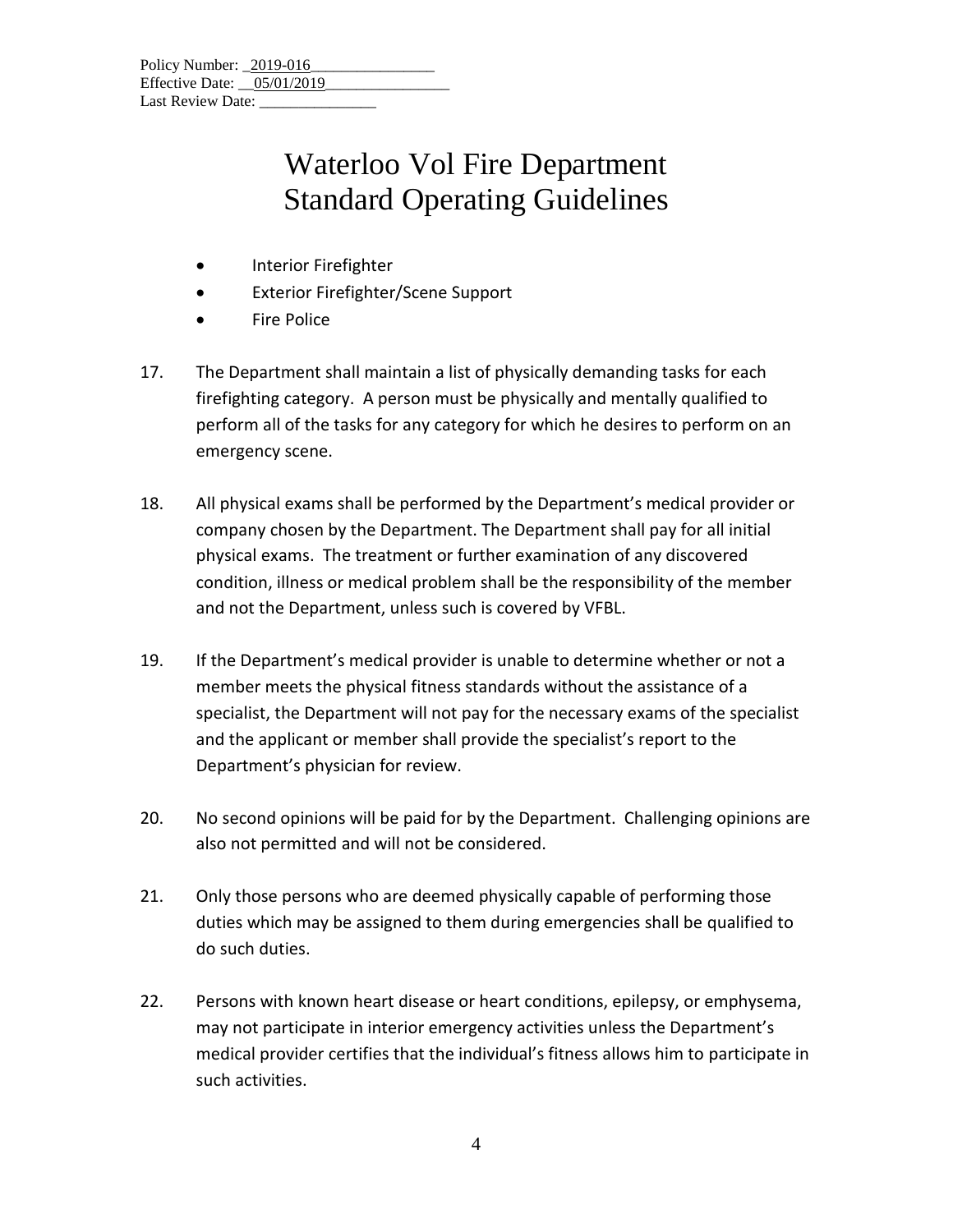- 23. Persons may only perform for those operational assignments for which they are physically and mentally qualified.
- 24. In order to serve in any of the following capacities, a person must be physically and mentally competent to perform the following tasks without jeopardizing his health or safety, or another's health or safety, due to health related conditions or physical or mental disabilities. The Department's medical provider is the ultimate authority regarding whether or not a member meets the required physical abilities for the role performed by the member. If the Department's medical provider determines that a member is not capable of performing any particular required task for a particular assignment, the member may be reassigned to a different operational assignment at the discretion of the Fire Chief.

The Department's medical provider or other qualified health individual shall assure that an individual can satisfy the following requirements, subject to review and confirmation by the Department's medical provider:

### *Interior firefighters*

- Wear 60 pounds of gear for up to two (2) hours.
- Climb a 24' ladder wearing such gear, carrying 15 pounds of equipment.
- Crawl for 30 minutes while wearing such gear.
- Hear voices at a reasonable audible level from the distance of 15', though use of a hearing aid is permissible
- Hear radio communications at a reasonable audible level 6" from a radio speaker, though use of a hearing aid is permissible
- See at least 100' without any significant impairment, though use of corrective glasses is acceptable
- Drag a person of 175 pounds utilizing two arms
- Carry a 12' ladder by oneself and place such a ladder against a building
- Don an air pack and mask and breath through such mask while on air for 45 minutes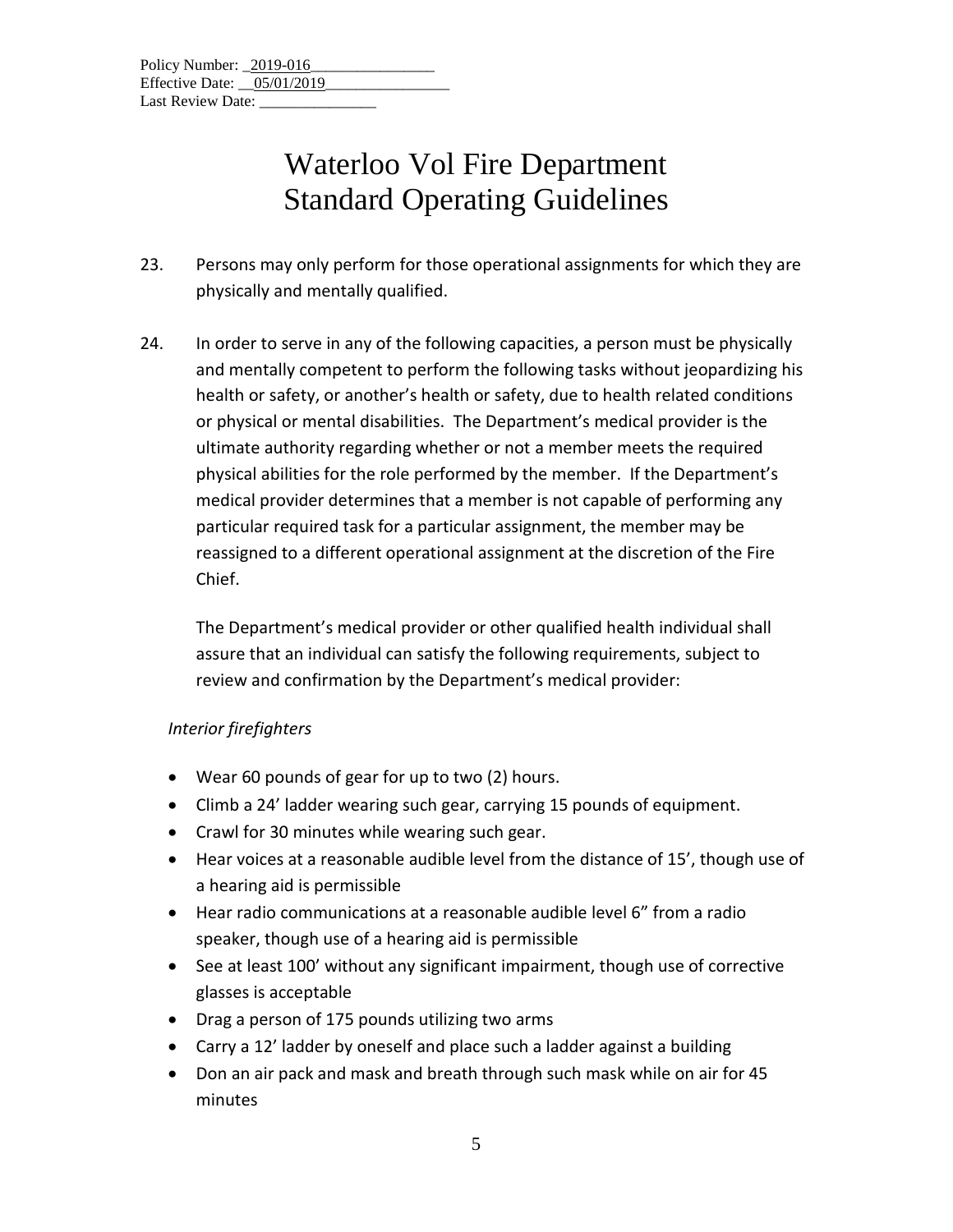| Policy Number: 2019-016      |  |
|------------------------------|--|
| Effective Date: $05/01/2019$ |  |
| Last Review Date:            |  |

- Be physically and mentally capable of performing all of the above while wearing an air pack
- Bend, reach and flex so as to be able to lift and place heavy objects
- Speak clearly so as to be understood
- Have the mental capacity to understand and competently deal with hazardous emergency situations
- Be able to work for prolong periods in the dark and heat and confined spaces

### *Exterior firefighter /Scene Support*

- Wear 60 pounds of gear for up to two (2) hours
- Hear voices at a reasonable audible level from the distance of 15', though use of a hearing aid is permissible
- Hear radio communications at a reasonable audible level 6" from the radio speaker, though use of a hearing aid is permissible
- See at least 100' without any significant impairment, though use of corrective glasses is acceptable
- Drag a person of 175 pounds utilizing two arms
- Carry a 12' ladder by oneself and place such a ladder against a building
- Don an air pack and mask and breath through such mask while on air for 45 minutes
- Lift at least 50 pounds and hold such weight for at least 5 minutes
- Walk rapidly carrying 25 pounds of equipment for at least 15 minutes
- Pull a weight of 50 pounds for a distance of 100'
- Bend, reach and flex so as to be able to lift and place objects
- Speak clearly so as to be understood
- Have the mental capacity to understand and competently deal with hazardous emergency situations

#### *Fire Police*

• Wear 30 pounds of gear for up to two (2) hours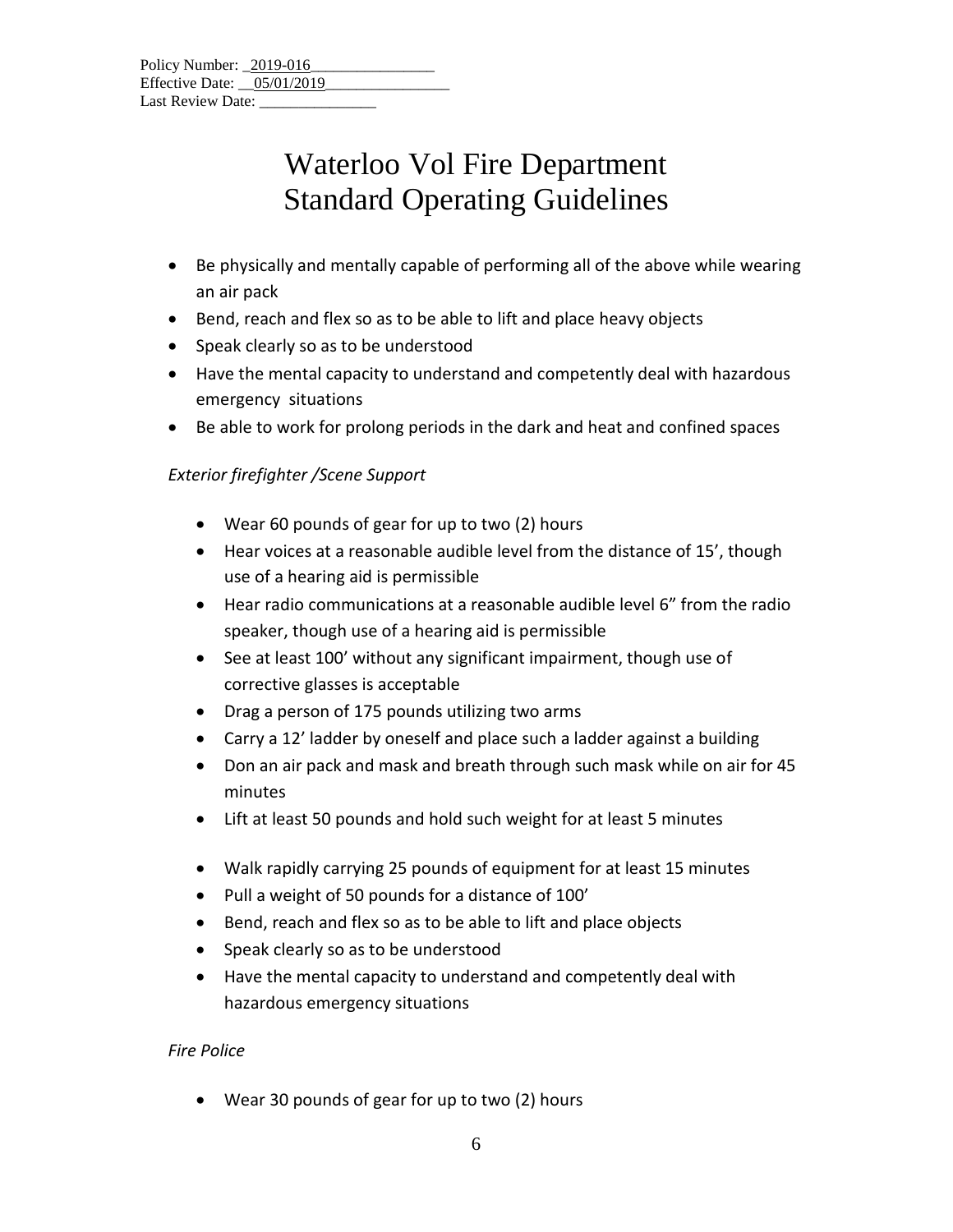| Policy Number: 2019-016    |  |
|----------------------------|--|
| Effective Date: 05/01/2019 |  |
| Last Review Date:          |  |

- Drive and operate a motor vehicle weighing up to 10,000 pounds
- Fulfill all physical and mental fitness requirements for an operator of a motor vehicle
- Hear actual voices at a reasonable audible level from the distance of 15', though use of a hearing aid is permissible
- Hear radio communications at a reasonable audible level 36" from the radio speaker, though use of a hearing aid is permissible
- See at least 100' without any significant impairment, though use of corrective glasses is acceptable
- Lift at least 25 pounds and hold such weight for at least 5 minutes
- Walk rapidly carrying 15 pounds of equipment for at least 15 minutes
- Have the flexibility to bend in order to place cones and flares on the street
- Stand for at least 60 minutes
- Speak clearly so as to be understood
- (a) Have the mental capacity to understand and competently deal with hazardous emergency situations
- (b) Possess the agility to be able to quickly avoid unexpected oncoming traffic

The following reflects the initial elements associated with the physical examination for each position:

### Interior Firefighter Physical

- Review and authorize OSHA Respirator Questionnaire
- Complete physical examination
- Medical and family health history
- Height, weight, blood pressure, resting heart
- Pulmonary function test
- Snellen vision exam
- Audiometric testing (OSHA)
- Urine dip and Hernia exam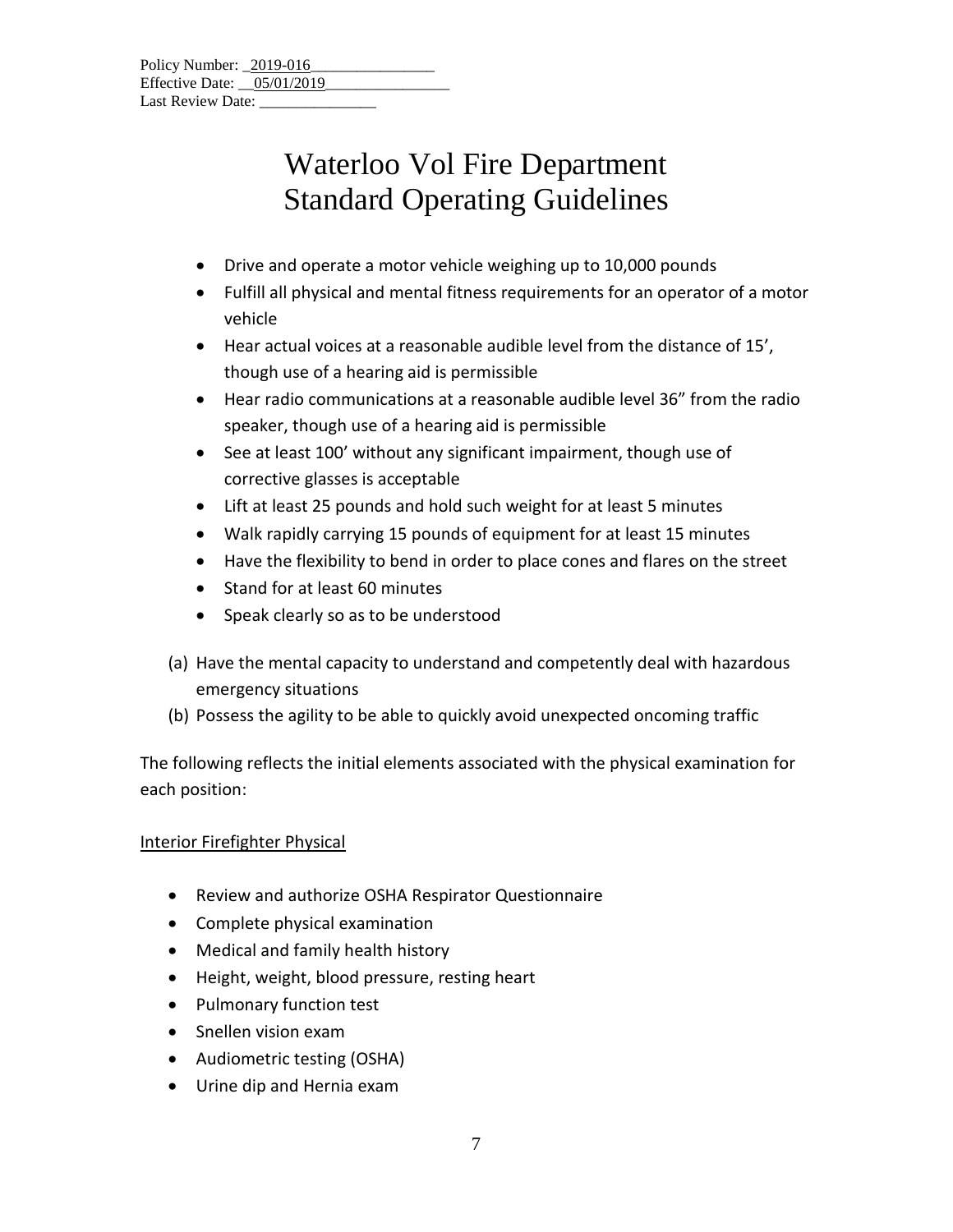| Policy Number: 2019-016      |  |
|------------------------------|--|
| Effective Date: $05/01/2019$ |  |
| Last Review Date:            |  |

- Hepatitis B Vaccine or Hepatitis B Titers (offered but need not be accepted)
- EKG
- Interpretation by physician of all clinical data
- Individualized follow-up as needed

### Exterior firefighter Physical

- Complete physical examination
- Medical and family health history
- Height, weight, blood pressure, resting heart
- Pulmonary function test
- Snellen vision exam
- Audiometric testing (OSHA)
- Urine dip and Hernia exam
- Hepatitis B Vaccine or Hepatitis B Titers (offered, but need not be accepted)
- EKG
- Interpretation by physician of all clinical data
- Individualized follow-up as needed

#### Fire Police Physical

- Medical and family health history
- Height, weight, blood pressure, resting heart
- Snellen vision exam
- Urine dip and Hernia exam
- Hepatitis B Vaccine or Hepatitis B Titers (offered but need not be accepted)
- EKG for members over 40 years of age or if it is medically necessary as determined by Department's vendor
- interpretation by physician of all clinical data
- Individualized follow-up as needed